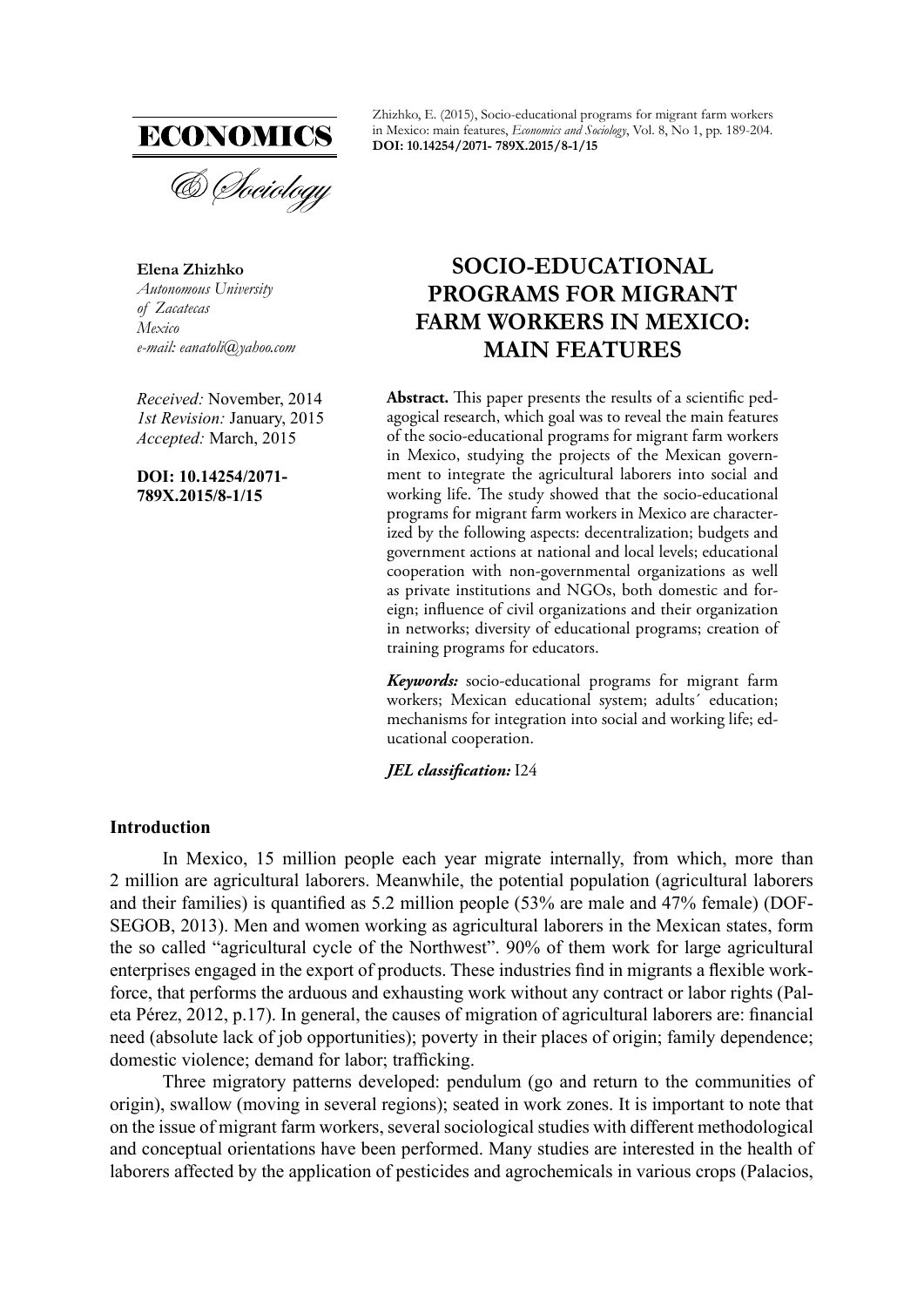2004; Seefoó, 2005; Olimon, 2005, among others). Several investigations are devoted to the experiences and living conditions of laborers in the fields and in their communities of origin, they record and display the fragile and intense exploitation conditions experienced by working agricultural laborers, adults and children; others address issues of gender relations, power and labor exploitation along with testimonials and pictures (Torres, 1997, Talavera, 2005; Galindo, Landa, 2007; Sánchez, Rodríguez, 2008; Paleta, 2011; Paleta, 2012, among others). Most research documented the difficulty for identifying agricultural laborers as being migrant groups with high spatial mobility and characterized them as heterogeneous groups with different ethnic affiliations and groups which demand educational and governmental attention.

On the other hand, the study of the problems of migrant farm workers, takes up the subject of marginalization. Concerned about the consequences that trigger reproduction of phenomena of exclusion, marginalization, vulnerability, numerous studies have been conducted to understand the underlying causes of these and propose solutions to the problem in question. Thus, for scholars (Adler-de-Lomnitz, Alonso, Attanacio, Beccaria, Boltvinik, Cabrera, Castel, Cavarozzi, Chambers, Cordera, Cortés, Cruz-Betancourt, Cuéllar, Damián, Del-Val, Diloretto, Dresser, Enríquez, Escudero, Filgueira, Furtado, Gordon, Grassi, Gregorio-Enríquez, Juárez-Bolaños, Kampbel, Katzman, Lechner, Lerner, Lomelí, López, Lustig, Маthus-Robles, Negretti, Osorio, Pacheco Silva, Pizarro, Quijano, Saraví, Schulze, Sen, Székely, Thomsen, Тоvar, Urdaneta-Carruyo, Vinding, among others), one possible amendment is inclusive education for marginalized groups, including migrant farm workers.

In Latin American countries from the eighties of the twentieth century, several regional projects have been conducted related to education in general and in particular with the training for life and work: The Major Project of Education in Latin America and the Caribbean (PRELAC), 1980; Regional Education Project of Latin America and the Caribbean (PRELAC), 2001; Program for Promotion of Educational Reform in Latin America and the Caribbean (PREAL), 2005; Program "Eurosоcial Education", 2006; "Goals 2021: the education we want. Bicentennial 2010"; Program "European Union Latin-Caribbean America", 2010, etc.

In México, from the twenties of the twentieth century, the Cultural Missions have been launched, which provide different supports, including educational services in rural areas for migrant farm workers. Moreover, since the seventies of the twentieth century, the Mexican government has implemented special programs to support underserved rural and urban areas (material resources, support for health, education, housing, etc.): Public Investment Program for Rural Development (PIDER), General Coordination of the National Plan for Depressed Zones and Marginal Groups (COPLAMAR), Mexican Food System (SAM), National Solidarity Program (PRONASOL), Program of Education, Health and Nutrition (PROGRESA), Fund Contributions for Social Infrastructure (FAIS), etc.

However, research on the results of these programs has shown that government projects not only have not resolved the problem of poverty, but they deepened it. This was primarily due not so much because the supports for rural zones were very symbolic, and many times these small amounts of money have failed to reach their recipients due to corruption, but also because these small amounts have been spent by farmers for various other purposes (move to USA, alcoholism, family parties, buying expensive items, etc.), except the indicated: investment in field production. In addition, adverse weather conditions (especially in the semi-desert areas and high droughtprone regions and on the coast because of floods and tropical storms, etc.) contribute in making farmer´s work very heavy and counterproductive. This adds to ensure that the work doesn't provide the elemental level of life and renders it meaningless. Therefore, people seek employment outside their communities (Adler-de-Lomnitz, 1993; Attanacio, Székely, 1999; Filgueira, 2001; Katzman, 2001; Boltvinik, Damian, 2004; Juarez-Bolaños, 2005, Alonso, 2007, among others).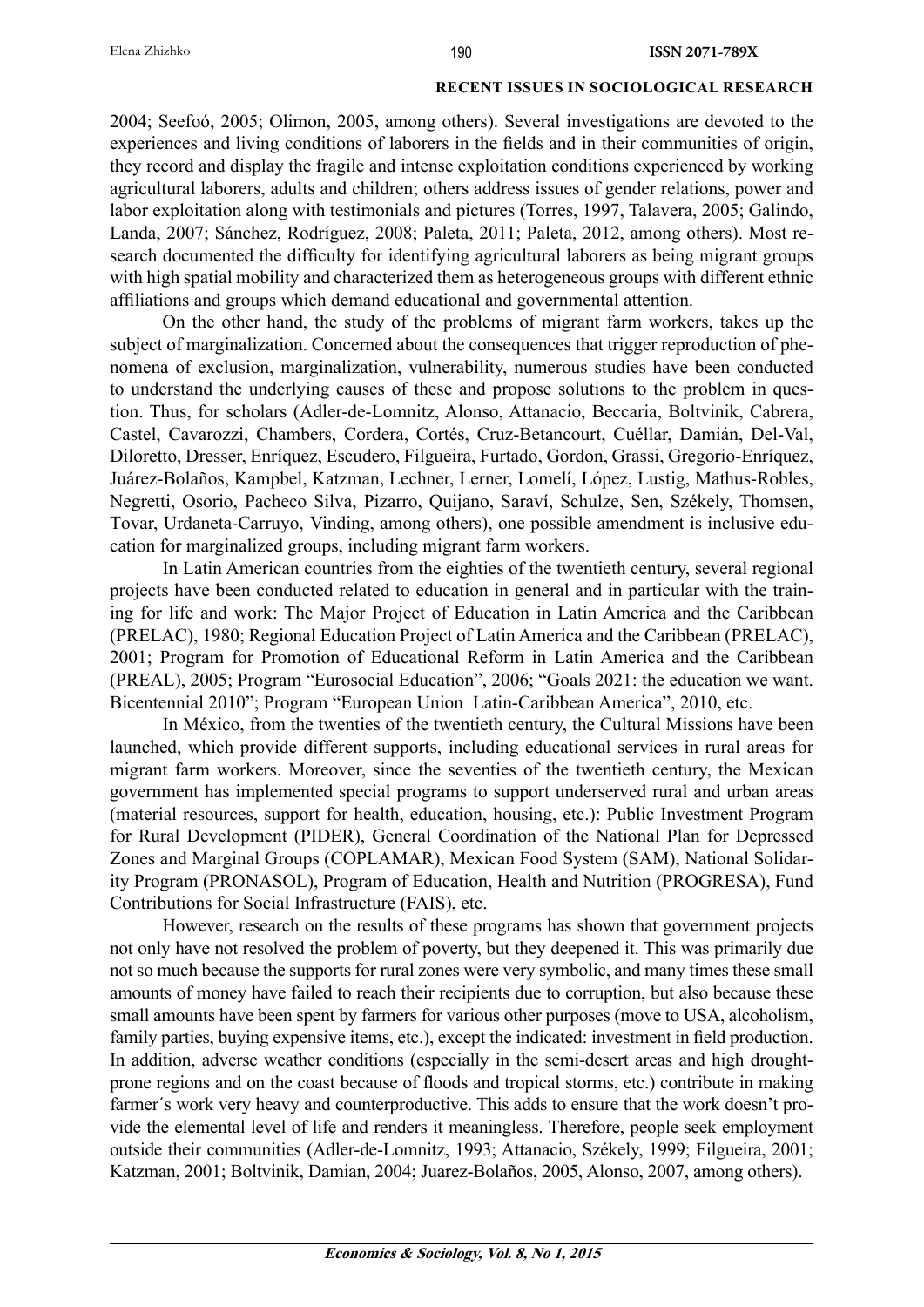As Damian (2004) points out, Mexico has been for decades an experimental laboratory for programs imposed by international agencies like the International Monetary Fund and World Bank, both in economic and social matters for structural adjustment. These programs emerged as a mechanism to offset adjustment costs that the implementation of the enabling neoliberal model had. However, history has shown that its results have been disastrous. This has resulted in poverty rates in Mexico in the early twenty-first century, in excess of the ones in the eighties (Damian, 2004, p. 150).

Therefore, it can be argued that social policies served a fragmented problem of designing social issues. This situation highlighted the exclusion of all those stakeholders who are not favored by these policies and also it is a considerable evidence of the denial of the rights inherent to all human beings.

Furthermore, regardless of the existence at international and national levels of a broad and advanced legal framework aimed at protecting the rights of migrant workers (International Convention on the Rights of Migrant Workers, Convention 169 of the International Labor Organization (ILO), Convention 182 of the ILO (about the prohibition of the worst forms of labor); General Constitution (Article 4, last paragraph); Federal Labor Law (Title V bis, Articles 173- 180), General Law of Health, etc.), in many parts of the movements of agricultural workers the responsibilities are circumvented by the Care Laborers Program of the Ministry of Social Development of Mexico (infrastructure and basic services to improve working conditions) and the recommendation of the ECHR, which seeks to end the discrimination and mistreatment of workers; economic, social and cultural rights are violated, the labor contract that marks the benefits to which they are entitled, is not respected (for example, the cases of indigenous workers in the south of Chihuahua, Culiacan, Navolato, Los Mochis, Angostura, Elota, Guasave, Las Palmas, La Cruz (Sinaloa), Nayarit, etc.) (Paleta Pérez, 2012).

So, although the law does not explicitly discriminate migrant farm workers, the absence of effective policies leaves them excluded and vulnerable (DFID, 2010). This magnifies the vulnerability of migrant farm workers by limiting the amount and quality of public services they receive. This marginal group is also more exposed to certain risks and has less capacity and intrinsic ability to cope with the crisis, they are themselves isolated in their misery and have become much poorer.

This situation involves aspects or dimensions that exceed the economic indicators. So, someone who is poor is also someone psychologically vulnerable, with less hope for the future, is more likely to get sick and die, dominates a smaller vocabulary and has difficulty to express himself. He/she is someone whose life is uncertain and unpredictable, whose children have a later physical and psychomotor development, poor nutrition and inadequate health and labor conditions (Chambers, 2006; Escudero, Diloretto, 2004).

The abuses of employers towards migrants are explained by, among other factors, the illiteracy, lack of basic education, ignorance of their rights, etc.: "[…] Many migrant farm workers don´t know their rights and exploitative employers abuse them. [...] They work 16 hours daily, with active participation of children as laborers, have poor quality of food provided to them, stay in extremely inappropriate sites"1 .

Hence, the precarious situation of migrant farm workers requires an urgent scientific solution through the developing of mechanisms for their social integration, one of which is education. So, one of the initiatives of the Mexican government is betting on inclusive education for life and work of farm laborers, give them the tools for the rational use of natural resources and productive farming, through special socio-educational programs.

<sup>&</sup>lt;sup>1</sup> Extracts from interviews with researchers of the Institute for Teaching and Ethnological Research of Zacatecas, Mexico (IDIEZ), applied in October, 2014.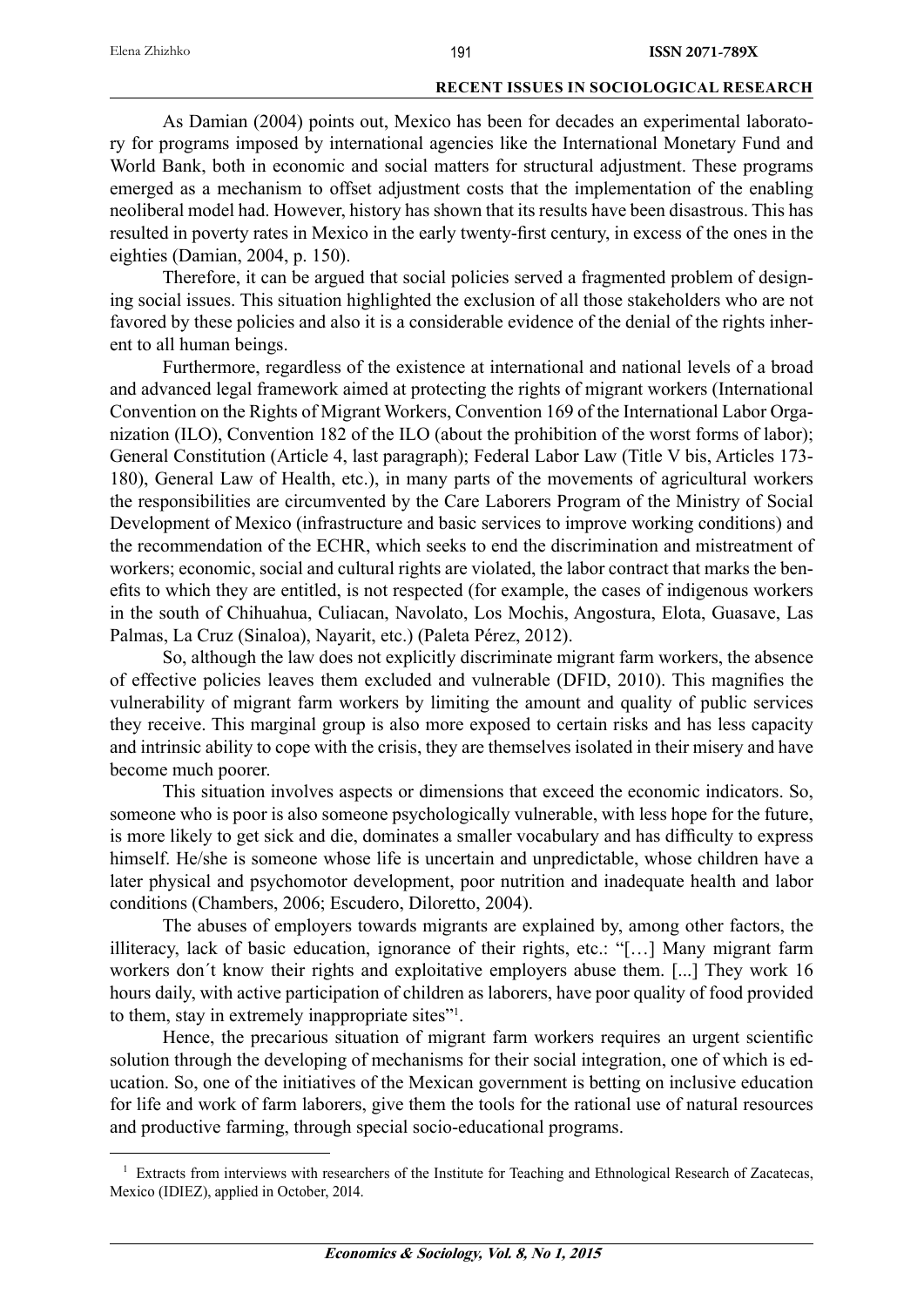The goal of this research is reveal the main features of socio-educational programs for migrant farm workers in Mexico, studying the projects of the Mexican government for integration of agricultural laborers into social and working life: the Human Development Program *Opportunities*, the Care Program of Demand of Adult Education and its variants, the Care Program for Migrant Farm Workers and Bilingual Indigenous Program.

Further, the research tasks are: put forward the quantitative and qualitative data about the present situation of migrant farm workers in Mexico; analyze general data of the Mexican inclusive education for marginalized groups; to let know the main features of the Mexican socio-educational programs for migrant farm workers.

This work was performed under the critical-dialectical approach, using research methods of analysis, synthesis, comparison and generalization that were necessary to study the original texts and official documents; organization of the studied material and its exposure. The empirical data presented in this paper were obtained through semi-structured qualitative interviews with open questions applied to key informants, and served to understand the perspective of subjects involved in socio-educational programs for migrant farm workers. Interviews were conducted in particular with the representatives of the Institute for Adult Education of Zacatecas, México (IZEA) (one person), specialists of the Institute for Teaching and Ethnological Research of Zacatecas, Mexico (IDIEZ) (two persons), migrant farm workers of agricultural camps of the state of Zacatecas, Mexico (fife persons). The time period of the analysed data is January, 2014 – February, 2015. The wording of the questions (methodological tools) is presented in annexes. The positive methodological experience is that the interview method allowed to gain of respondents the trust and unpublished information, the real data about life situations and collected qualitative data that reveal the real state of affairs on the object of study; and the difficulties (or negative methodological experience) are that the interview is the method that requires the longer approach to the object of study; takes place after a considerable period of observations and choice of key informant; causes unpredictable organizational and methodical situations; requires that interviewer possess several specific skills: understand and know how to handle the psychology of an outcast, be patient, observant, etc. Finally, it is difficult to compare obtained empirical results with the data from other studies, because don´t exist studies about implementation of the Care Program for Migrant Farm Workers and Bilingual Indigenous Program in the state of Zacatecas, Mexico.

The section "The main research material" contains information about research findings; the section "Conclusions and research perspectives" concludes about the research material and presents implications for a future research, and the section "References" comprehends the major bibliographic sources which have been used.

# **The main research**

One of the most vulnerable regions in the world is Latin America, where 204 million people live in poverty, 78 million of them in rural areas; one fifth of the population works the land with low productivity agricultural methods and lives in precarious economic situations. 15% of people with low income and 30% of people living in extreme poverty in rural areas are the indigenous people, who tend to have low levels of education, inequality of opportunities and inequality of access to land and other productive assets (PNUD, 2014).

The average income of indigenous migrant farm workers is about half that of non-indigenous workers. Indigenous peoples tend to face greater obstacles, sometimes of legal nature, in the capacity building, decision making and claiming of their rights, the support and protection in case of adverse events.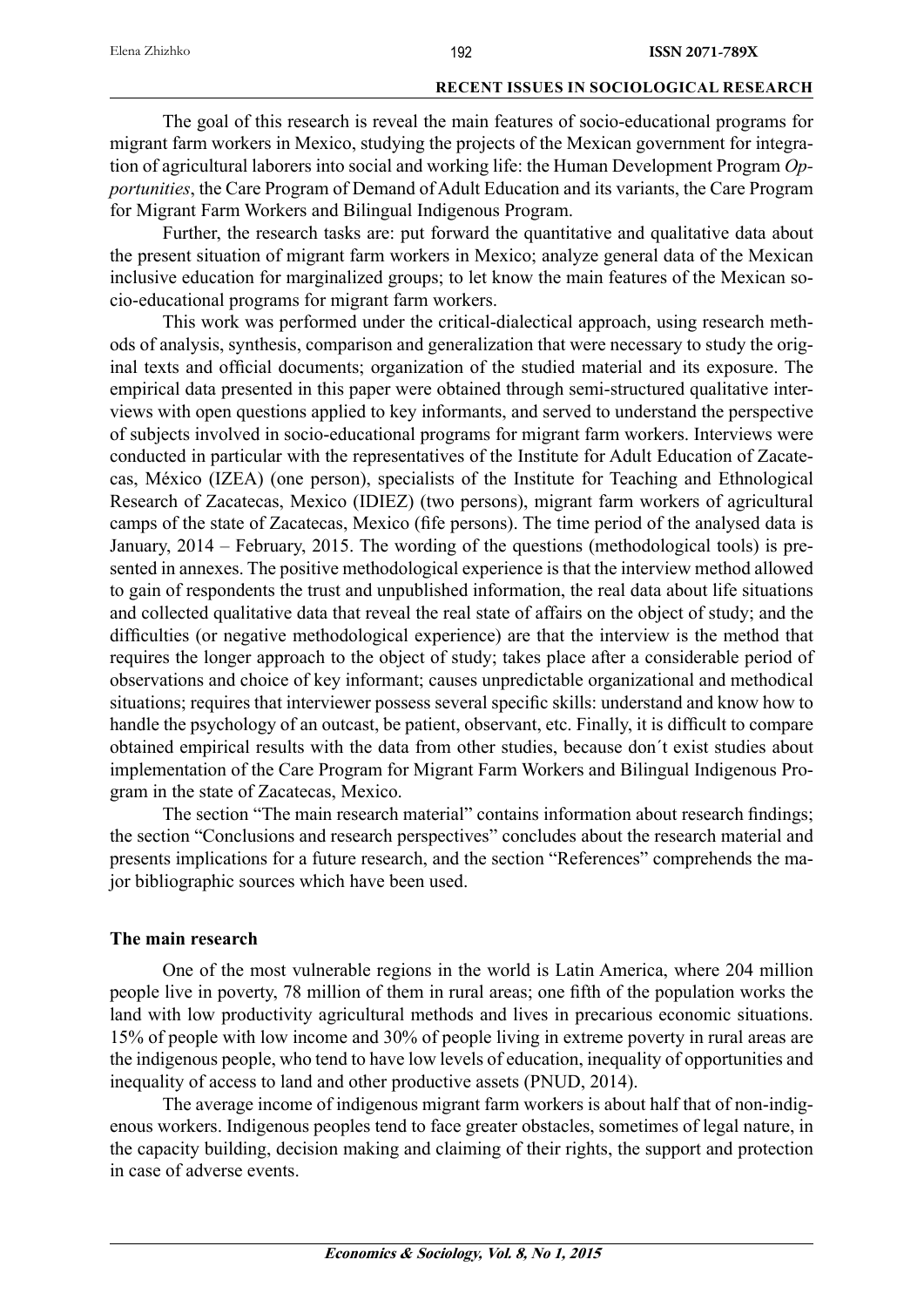In Mexico, the use of cheap labor of indigenous migrant farm workers is a common practice. Transnational agribusiness (crop and cut snuff, cane, beans, chili, vegetables, etc.), hire them in inhumane conditions, in both places: within agricultural fields and settlements outside these. In the fields of Nayarit, Michoacán, Sonora, Baja California Sur, Zacatecas arrive annually 5.2 million of laborers, of whom 70% are indigenous people of Chiapas, Guerrero, Hidalgo, Oaxaca, Sierra de Nayarit, Veracruz (Paleta Pérez, 2012, p.17).

The migrant indigenous farmworkers represent heterogeneous groups with different ethnic affiliations: Cora, Huichol, Zapotec, Mixtec, Triqui, Mazatec, Mixe, Chinantec, Amuzgo, Chatino, Wixarika, Tepehuan. Often whole families are moved. In agricultural fields they are completely outside of social benefits: without job security, living in homes without services and being subject to human rights abuses. In the places where they stay there's no basic services like electricity, water and drainage; they live in overcrowded and unsanitary conditions (Sánchez, Rodríguez, 2008) (table 1).

| Populations (multi-<br>dimensional poverty<br>measurement) | Total potential popula-<br>tion<br>$(\% )$ | Local potential popula-<br>tion<br>$(\%)$ | Migrant potential popu-<br>lation<br>$(\%)$ |
|------------------------------------------------------------|--------------------------------------------|-------------------------------------------|---------------------------------------------|
| Under the LBE with less                                    | 14.82                                      | 14.31                                     | 17.04                                       |
| than 3 deprivations                                        |                                            |                                           |                                             |
| Under the LBE with 3 or<br>more deprivations               | 63.46                                      | 61.78                                     | 70.86                                       |
| Social Vulnerable (In-                                     | 21.06                                      | 23.18                                     | 11.77                                       |
| come above LBE – some                                      |                                            |                                           |                                             |
| deprivations)                                              |                                            |                                           |                                             |
| Vulnerable income (in-                                     | 0.29                                       | 0.28                                      | 0.29                                        |
| come below $LBE - no$                                      |                                            |                                           |                                             |
| deprivations)                                              |                                            |                                           |                                             |
| Not poor and not vulner-                                   | 0.37                                       | 0.45                                      | 0.04                                        |
| able (income above the                                     |                                            |                                           |                                             |
| LBE- no deprivations)                                      |                                            |                                           |                                             |
| Total                                                      | 100                                        | 100                                       | <b>100</b>                                  |

Table 1. Characterization of agricultural workers using criteria of multidimensional poverty measurement.

*Source:* Prepared by National Survey of Agricultural Workers of the Ministry of Social Development of Mexico (DOF-SEGOB, 2013).

The power structure in agricultural fields is a pyramid having atop the owner of the land, beneath him is the foreman contractor responsible for recruiting gang workers and his duties include often providing housing and food: "[…] The caciques-entrepreneurs take buses to the states of Veracruz, Guerrero and Oaxaca promising higher wages for farmers, but with the condition that they move with the whole family and then forcing women and children from 4 years work in the fields, intensifying exploitation. [...] They live in illegality, where is practiced only cacique's law. [...] There are no rules, schedules, rights, human dignity and fewer guarantees"<sup>2</sup>.

At the base of the pyramid are workers or farm laborers, who have only their labor and have more social disadvantages as well as all other policies. They have no right to organize

<sup>&</sup>lt;sup>2</sup> Extracts from interviews with researchers of IDIEZ, applied in October, 2014.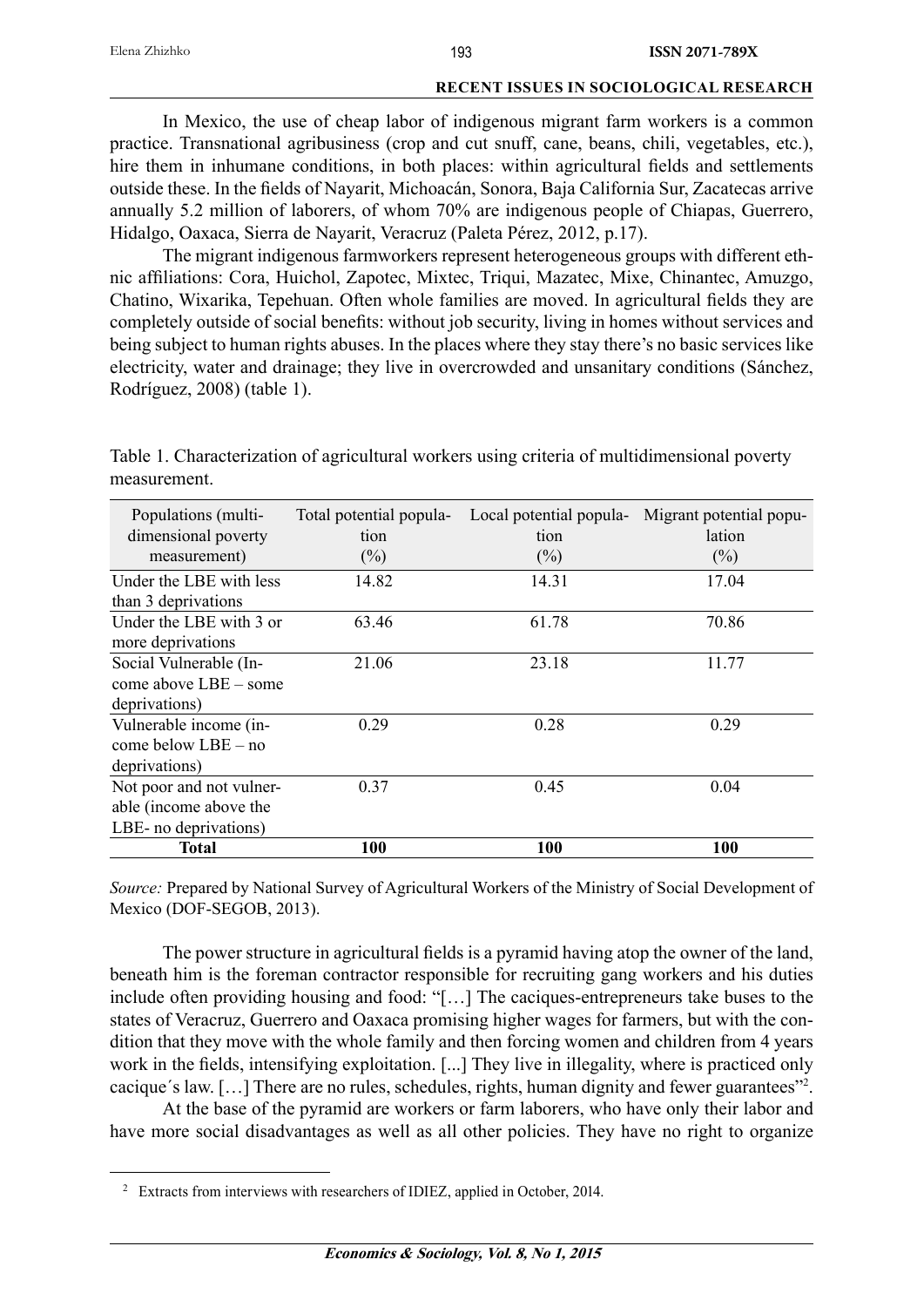unions and sometimes they are not employed throughout the year or are outsourced; if there is an oversupply of labor, they have to work longer hours without rest; they are not remunerated for the overtime, they suffer from pesticides and do not have health institutions, they lack of paid vacation and do not have a pension (table 2): "[...] We work seven days a week, more than 12 hours daily during peak season. [...] our work is paid by the piece, in the case of tomato is paid for collected buck [approx. 15 kilos/bucket; to reach the minimum are needed 13 buckets per hour]". "We work with temperatures of 40<sup>o</sup> in the shade [...]"<sup>3</sup>.

The housing situation is deplorable: they live in reed huts and wood (8-10 people) or wine (for 60 people), with no minimum sanitation, always saturated, paying rent of 10-40 Mexican pesos<sup>4</sup> daily (Sanchez, Rodríguez, 2008): "[...] We live in tunnels of chilies dryers, for which we pay a rent of 10 pesos a day"<sup>5</sup>.

| Indicators of social deprivation                   | Population | Percentage |
|----------------------------------------------------|------------|------------|
| <b>Educational backwardness</b>                    | 626,968    | 30.73      |
| Lack of access to health services                  | 819,326    | 40.15      |
| Lack of access to social security                  | 1,699,487  | 83.29      |
| Lack of quality and living spaces                  | 984,761    | 48.26      |
| Lack of access to basic services at home           | 1,775,851  | 87.03      |
| Lack of access to food                             | 883,904    | 43.32      |
| Population with income below the wellbeing         | 1,603,075  | 78.57      |
| Population with at least one social deprivation    | 2,026,988  | 99.34      |
| Population with at least three social deprivations | 1,587,900  | 77.82      |
| Population with income below the line of           | 1,597,250  | 78.28      |
| rural welfare and at least one social deprivation  |            |            |

Table 2. The incidence of social deprivation among agricultural laborers

*Source:* Prepared by National Survey of Agricultural Workers of the Ministry of Social Development of Mexico (DOF-SEGOB, 2013).

The working conditions of migrant farm laborers are deplorable, considering that there is no job security, they face days of strenuous work without protection of their health and safety and a misuse of agrochemicals, without training or proper equipment, they cannot ban out of the agricultural fields without the authorization of the caciques-entrepreneurs, they are not paid the agreed wages and they lack of the most basic labor rights: "[…] We charge until the cut ends, and it can be the contract price or one which decides to end the pattern". "In the cane, they pay us 10 pesos for "fist cut cane" and 20 or 25 pesos per ton  $[bow]$ , grate, safety, fist, etc. are measures that determine the payment]". "[...] every morning we cut lemon or tomato. [...] Sometimes we make 50 pesos and when we hurry, almost reach 100 pesos. [...] For each box of tomatoes we fill, they give us 10 pesos". "[...] We make as 120 pesos a day, started work at

<sup>&</sup>lt;sup>3</sup> Extracts from interviews with indigenous wixarika coming from Veracruz (Martínez de la Torre) and Huasteca (Río Verde) and tepehuanes coming from Durango to the camps of Jerez, Jalpa, Juchipila, Tlaltenango, Fresnillo, Calera, Loreto, Villa de Cos (Zacatecas), applied in May, 2014.

<sup>4 15-16</sup> Mexican pesos equals \$ 1 USA dollar.

<sup>&</sup>lt;sup>5</sup> Extracts from interviews with indigenous wixarika and tepehuanes, applied in May, 2014.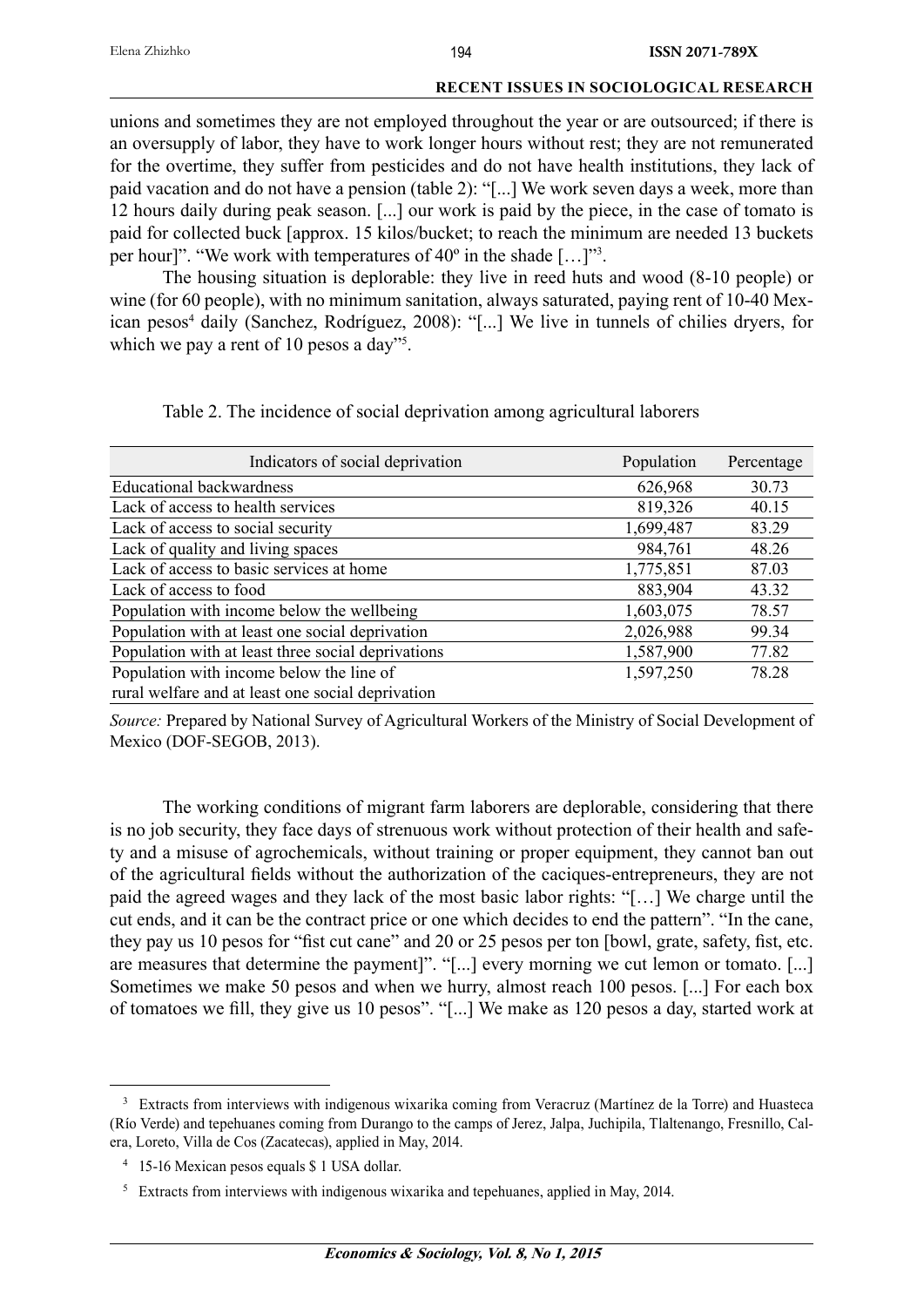04:00 in the morning and ended as at 01:00 pm or later [...]". "We form teams of 10 each one and plant in every hectare between 35 and 50 thousand seedlings of chili or red tomato [...]"6 .

Agricultural laborers, in addition to low wages, suffer humiliation and abuse in everyday life; they are discriminated because of race and poverty, not only by their direct employers, contractors, but also by locals.

Living in crowds and at the same time, alone, away from their family, people and culture, coupled with the constant risk status at work (pesticide poisonings, bites of poisonous animals, respiratory and gastrointestinal illnesses caused by climate change, etc.), working up to 16 hours a day, having poor quality food offered, featuring extremely inappropriate sites to stay, all of these provoke the migrants frustration and distrust of others: "They live in poor conditions in camps without running water, so drink water contaminated with pesticides, lack of sanitation and adequate medical service. [...] There are constantly pesticide poisonings, although patterns give vouchers to laborers to being seen doctor. However, social security hospitals usually don´t have drugs and don't addressing serious illnesses or operations. [...] There is common poisoning, sometimes fatal, for the use of agrochemicals without control, and the participation of thousands of children in farming"7 .

The precarious situation of this group of marginalized, requires a development of mechanisms for their integration into productive life. So, the Mexican government improves the system of education for life and work for marginalized groups including farm laborers. It consists of programs, centers and short courses aimed at improving household economy, with content linked to domestic life, domestic consumption and paid work, which are offered through the Cultural Missions, Centers for Adult Basic Education (CEBAS) and the Centers for School Education (CEDEX), with the support of civil society organizations, trade unions, chambers, secretaries of state, private training agencies.

It is supported by the National Council for Life and Work (CONEVyT), National Institute for Adult Education (INEA), National Council for Educational Development (CONAFE), Secretariat of Labor and Social Welfare (STyPS), Training System for Work (SICAT), National Training and Technical Assistance for Rural Integration (SINACATRI), National College of Professional Technical Education (CONALEP), Training Center for Industry (CECATI), Board Standardization and Certification of Competency (CONOCER), Modernization Program and Technical Training (PMETyC), Distance Education for Adults, Comprehensive Training Program and Modernization (CIMO), Scholarship Program for Training Workers (PROBECAT), College of Bachelors, National Institute for Youth (IMJUVE), Training Institutes for the Work of States, Community Cultural Development Centers, State Employment Services (ESS), Federal Electricity Commission (CFE), Centers for Social Security (IMSS), Education Departments of States (SEE), among others.

These institutions work following the policies of the regional organizations conducting the training for life and work: the Organization of American States (ОЕА), the Organization of Ibero-American States for Education, Science and Culture (OEI), Information System of Educational Trends in Latin America (SITEAL), Education Network of Youth and Adult People (EPJA), Latin American Institute for Educational Communication (ILCE), Regional Center of Fundamental Education in Latin America (CREFAL), Center for Adult Education in Latin America (СЕААL), among others.

It´s important to note, that the education of migrant agricultural laborers, as well as the whole adults' educational sector, has a marginal character in the Mexican educational system

<sup>6</sup> Extracts from interviews with indigenous wixarika and tepehuanes, applied in May, 2014.

<sup>7</sup> Extracts from interviews with researchers of IDIEZ, applied in October, 2014.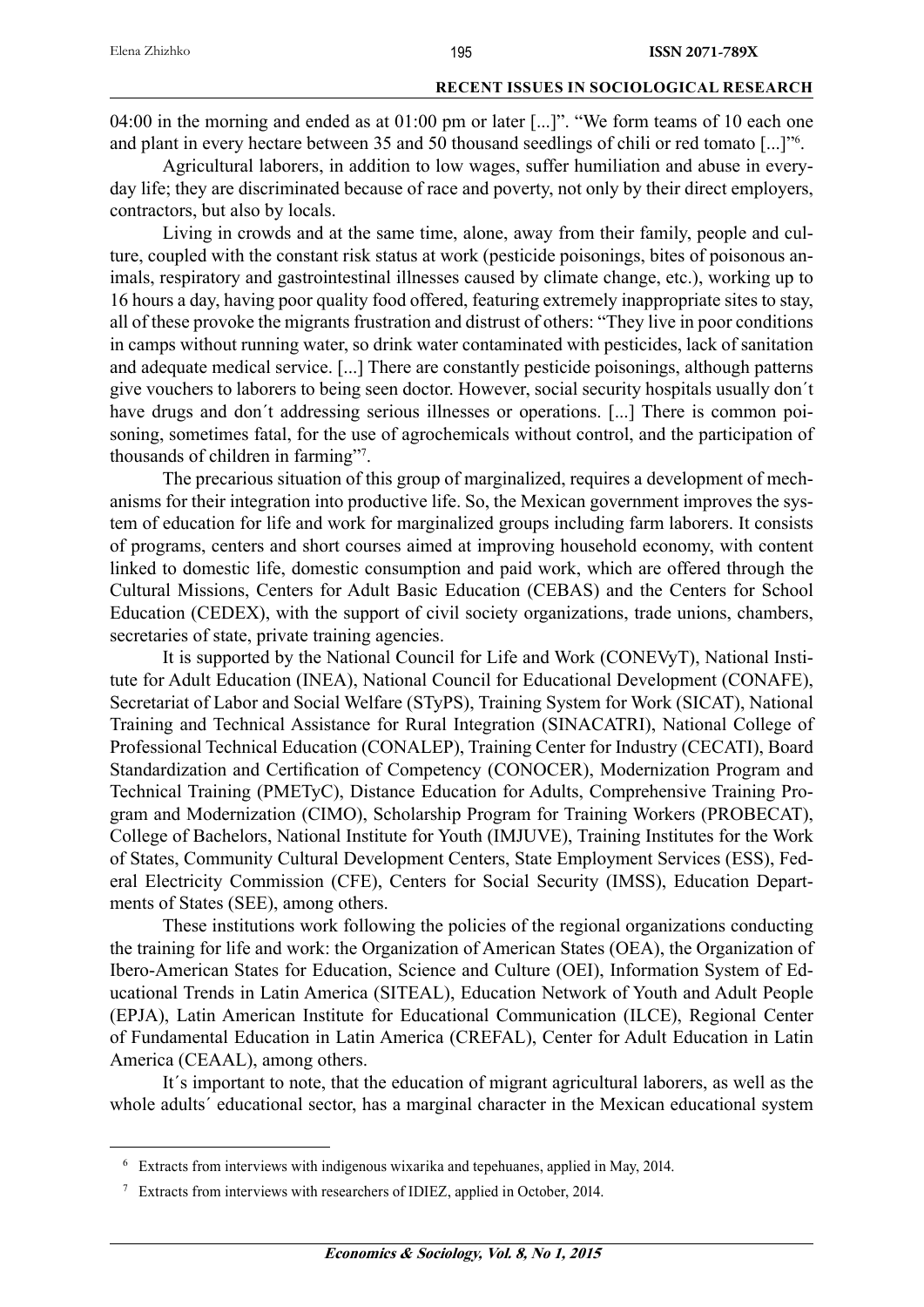(this is seen through their budgets: 0,92% of the whole educational budget); but despite this, it has developed various actions. Another problem is that the participation of government agencies in educational activities is shrinking. As a counterpart, civil society organizations develop actions, mainly non-formal and oriented to impoverished urban, rural and indigenous areas. An important player is also the private sector, which has a policy of job training for their workers. In the 2012-2013 school year, the total number of adults who received educational services, has reached 76.8% of public sector institutions and 23.2% private agencies (SEP, 2014).

The socio-educational programs for marginalized, encourage investment in capacity building by expanding opportunities for families in poverty to succeed through their own efforts, raise education for life and work considering the multiethnic population. One of these is Human Development Program *Opportunities*, an instrument of the Federal Government to combat poverty developing intersectional actions for education, health and nutrition, which was created in 2002.

The objective of this project is to expand access of families living in poverty, through a cash transfer and food supplements conditional on the attendance of children to school and monitoring their health, also contributing to reduce extreme poverty; create equal opportunities for the poor and vulnerable groups; support the development of skills of people in poverty; strengthen the social fabric and promoting participation and community development. In 2002- 2007 *Opportunities* benefited 5 million families. Approximately 30% of the families were in the states of Veracruz, Chiapas and Oaxaca (major states which export labor of migrant farm workers) (SEDESOL, 2007).

From the perspective of the National Education Program, *Opportunities* is part of the objectives of: moving towards equity in education; provide quality education suited to the needs of all Mexicans; promote social participation in education. The design of *Opportunities* breaks the diagnosis that the vicious circle of poverty becomes a complex web of factors that traps preventing individuals to improve their skills or access structured equal opportunities regarding the rest of the population. This vicious circle is determined by the perverse interaction between low education and low income (SEDESOL, 2007).

*Opportunities´* objective population is all the households living below the poverty line. The program has a National Coordination where are the efforts of the Ministries of Social Development, Health, Education and the Mexican Social Security Institute.

Another Mexican government´s action to promote education of vulnerable groups was the incorporation in the National Education Program 2000-2006, of a subsector program *Education for Life and Work*. Being both: an approach and a policy, it is proposed to give an education that not only compensates for the delays caused by inequity in access to school education, but also provides a quality education considering various areas of the lives of people and not just academic (SEP, 2013).

As a condition for the implementation of the approach of education for life and work and access to education for disadvantaged sectors are considered actions around lifelong learning. One of the key strategies for the proper functioning of *Education for life and work* was the creation of the National Council for Life and Work (CONEVyT) and National Institute for Adult Education (INEA) as coordination mechanisms with reasonable base resources and sufficient management capacity.

The CONEVyT´s objectives are to support and coordinate activities among the various agencies that offer this service, promote the implementation of new programs and define national policies in this area by promoting social participation through the use of technology and telecommunications allocating resources to priority programs.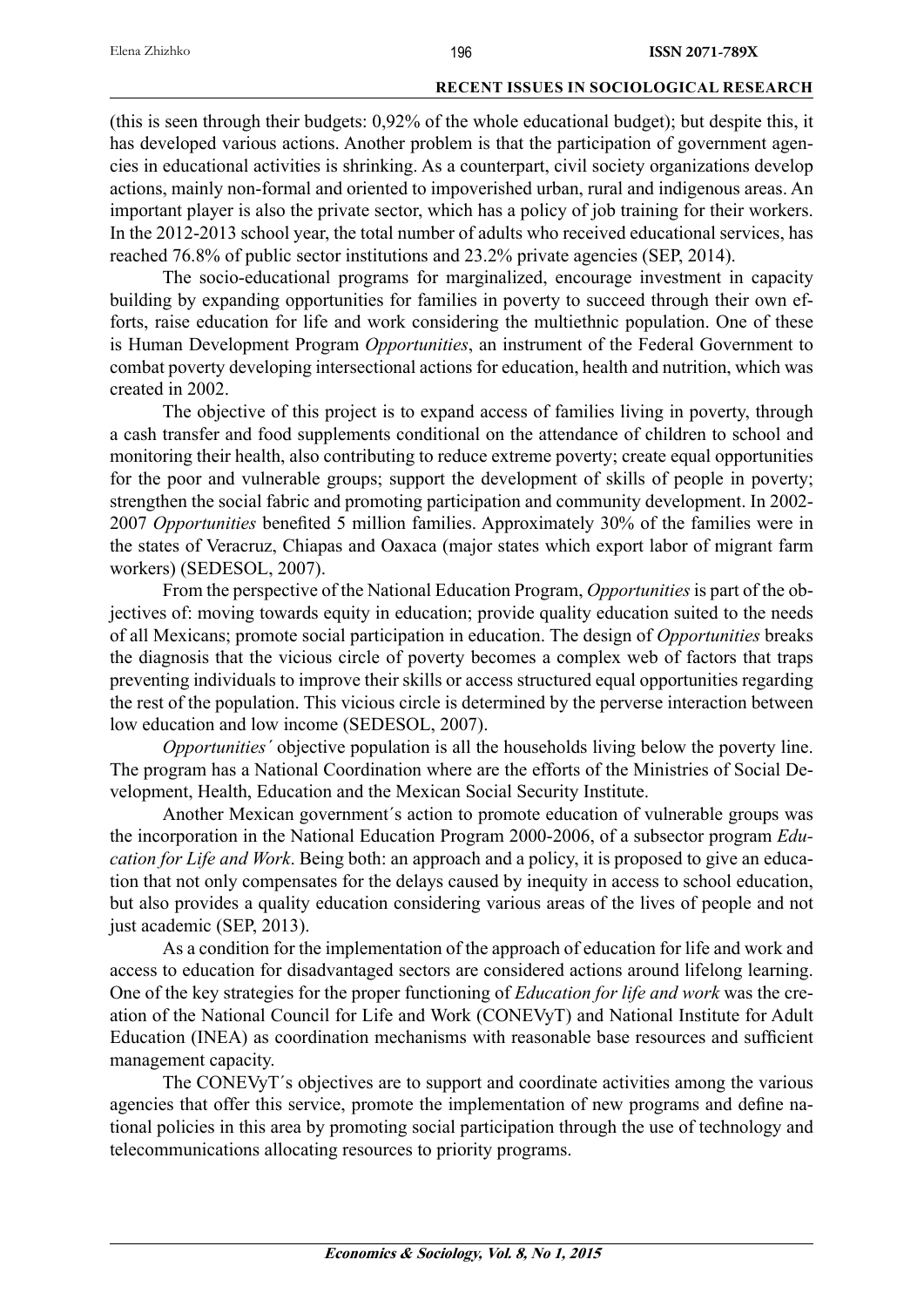Finally, it is proposed that, as a short-term policy, the CONEVyT achieves joint actions on education and training for work with various entities through a national system. Hence, it is considered necessary to achieve the articulation of institutions that provide education for youth and adults through CONEVyT to form a national system; advance the care of the lag with a quality education; and improve equity of Mexicans through education and training aimed at the population in poverty. The priority subjects of education for life and work are: young people (15-24 years without basic education), Indians (five million), workers (three and a half million), workers requiring recognition of labor skills (fifteen million). Importantly, to propose evaluation as an action that takes the CONEVyT, assuming the importance of monitoring and balancing processes to improve the political orientations (CONEVyT, 2005).

The CONEVyT´s projects are operated by the National Institute of Adult Education (INEA) through the State Institutes for Adult Education and delegations of INEA in the states. Considering the education of vulnerable groups, INEA developed the Care Program for Demand of Adult Education with Education Model for Life and Work (MEVyT). Its variants are the Care Program for Migrant Farm Workers and Bilingual Indigenous Program.

The Care Program for Migrant Farm Workers develops from a consideration about the migrant agricultural day laborers as a disadvantaged group. It also provides resources for training, updating and gratificating service providers in camps, hostels, informal settlements and communities of origin of the ejector locations in this population. It is a project that performs actions with the support of other agencies through the project Foster and Improve Intercultural Education for Migrants which began operations in 2003. It uses the pedagogical model MEVyT and is accompanied by actions for teaching Spanish as a second language (INEA, 2013).

The Care Program for Migrant Farm Workers relies on other projects of educational and social development: The Basic Education Program for Children of Migrant Agricultural Laborers´ Families (PRONIM), Program for Agricultural Workers (PAJA), Undersecretary for Prospective Planning and Evaluation of Ministry of Social Development of Mexico (SEDESOL), Sub Job Mobility (SUMLI), Temporary Employment Program (PET) of the Ministry of Agricultural Development (SEDAGRO), Programs of the Ministry of Agriculture and Rural Development (SAGAR), Programs of Department of Integral Family Development (DIF): Assistance Food Program for Social Vulnerable Subjects (PASASV), School Breakfast Program (PRODES), Spaces Program for Food, Meeting and Development (EAEyD), Mobile Network Promoting Rural Opportunities Program, Life Insurance Heads of Household, etc.

Another variation of MEVyT serving to migrant farm workers, who speak an indigenous language, whether in the home communities or agricultural or urban concentration, is the Bilingual Indigenous Program (MIB). Since it is possible that the agricultural or urban concentrations don't count with speaker advisors specific for the languages required, regular educational consultants can improve care by incorporating beside the figure of an interpreter a solidarity auxiliary indigenous language speaker and in the localities of origin they can support learning assistants with an interpreter who speaks fluent Spanish (INEA, 2013, p. 43).

The Bilingual Indigenous Program addresses populations speaking different indigenous languages, taking into account the linguistic characteristics of learners, especially for literacy or initial educational level. The MIB is characterized by performing literacy in the mother tongue, in order to make it easier to transfer that ability, and promotes a bilingual learning considering Spanish as a second language. Therefore, there are the educational services performed by local bilingual counselors, from literacy to high school. As the population of indigenous origin may have various linguistic characteristics in relation to its handling of Spanish (monolingual or receptive bilingualism, incipient or coordinated bilingualism), at the start of training, applicants apply an initial interview. Subsequently, the person registers indicating its linguistic situation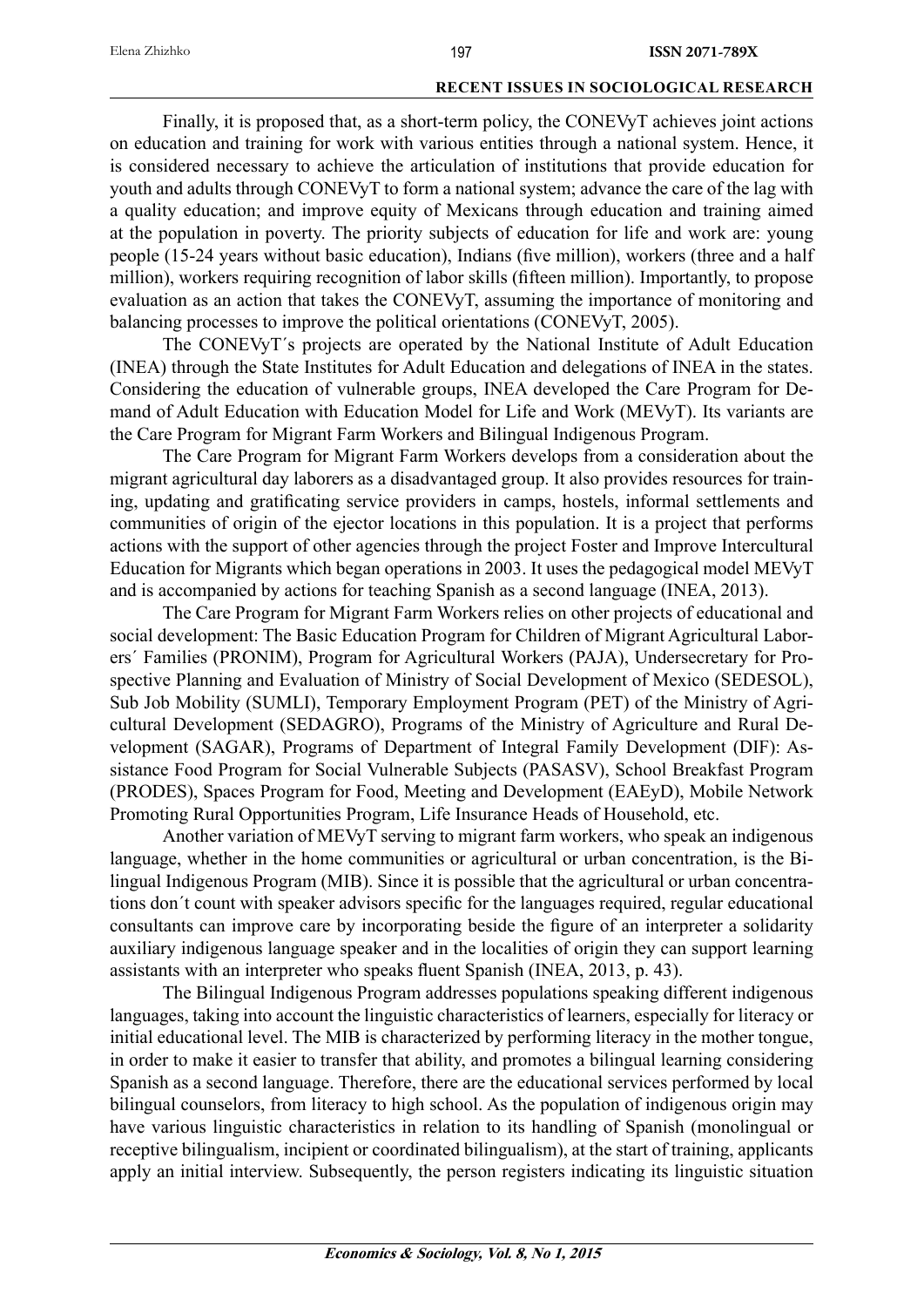and specific native language, based on the catalog of National Registration System (SASA). This allows having an electronic control of incorporation, accreditation, academic progress and certification of adults (INEA, 2013, p. 42).

Both aforementioned socio-educational programs use the Model of Education for Life and Work (MEVyT), which is based in the postulates of Jomtien, agreements of CONFINTEA V, the Regional Framework for Adult Education, resumes constructivism and cognitivism and promotes flexible, diversified and open learning.

MEVyT is aimed at adults who have not started or completed their basic education or want to continue learning and allows people to recognize and integrate the experiences and knowledge they already have; enrich they knowledge with new elements that are useful and meaningful to their development; improve their ability to search and manage the information to keep learning; strengthen basic skills of reading, writing, numeracy, oral expression and understanding of the natural and social environment around them; explain in their own words the social and natural phenomena; participate responsibly in the democratic life of the country; strengthen the skills, attitudes and values that enhance and transform their life and their community in a framework of legality, respect and responsibility; take reasoned and responsible decisions, based on their creativity, learning, and application of scientific methods and logical procedures.

This educational model operates through Meeting Points and Community Places (Pl@) zas Comunitarias). First, are places provided by the community, including schools, churches, ejido houses, etc., where people gather, form study groups and obtain a comprehensive education service. The Meeting Points are coordinated by a headline who incorporates voluntary consultants and organizes educational attention for learners.

The Community Places are an operating strategy of MEVyT and a program in itself. As a strategy, they are defined as educational spaces open to the community, have computers and collections of printed materials, videos, CDs and other learning resources. In fact, they represent the space in which it is assumed as relevant the use of new technologies by the vulnerable population.

Notwithstanding the existence of several socio-educational programs for migrant farm workers allegedly implemented by the government since 2005 in all states of the republic, empirical data obtained through qualitative interviews show some inconsistencies. So, the interview with the deputy technical director of Institute for Adult Education of Zacatecas (IZEA), which, according to the Agreement number 662 emitted Rules for Operation Care Programs Demand for Adult Education and Model of Education for Life and Work, since 2005 operates Care Program for Migrant Farm Workers (INEA, 2013), revealed that in reality this Program is not implemented in the state:

**Interviewer:** How IZEA learns the needs of adult education that exist in the state? Have any studies conducted?

**Interviewee:** We rely on data from INEGI [National Institute of Statistics, Geography and Informatics] also INEA sends us every year forecasts and suggestions. From there are drawn each year goals to follow.

**Interviewer:** So what INEA programs operating in this year in Zacatecas? **Interviewee:** Programs for children (10-15 years), adult literacy and primary and secondary adult high school program through IZEA Convention with the College of Bachelors of Mexico.

**Interviewer:** There is implemented in Zacatecas the Care Program for Migrant Farm Workers or Bilingual Indigenous Program in this year? **Interviewee:** Not.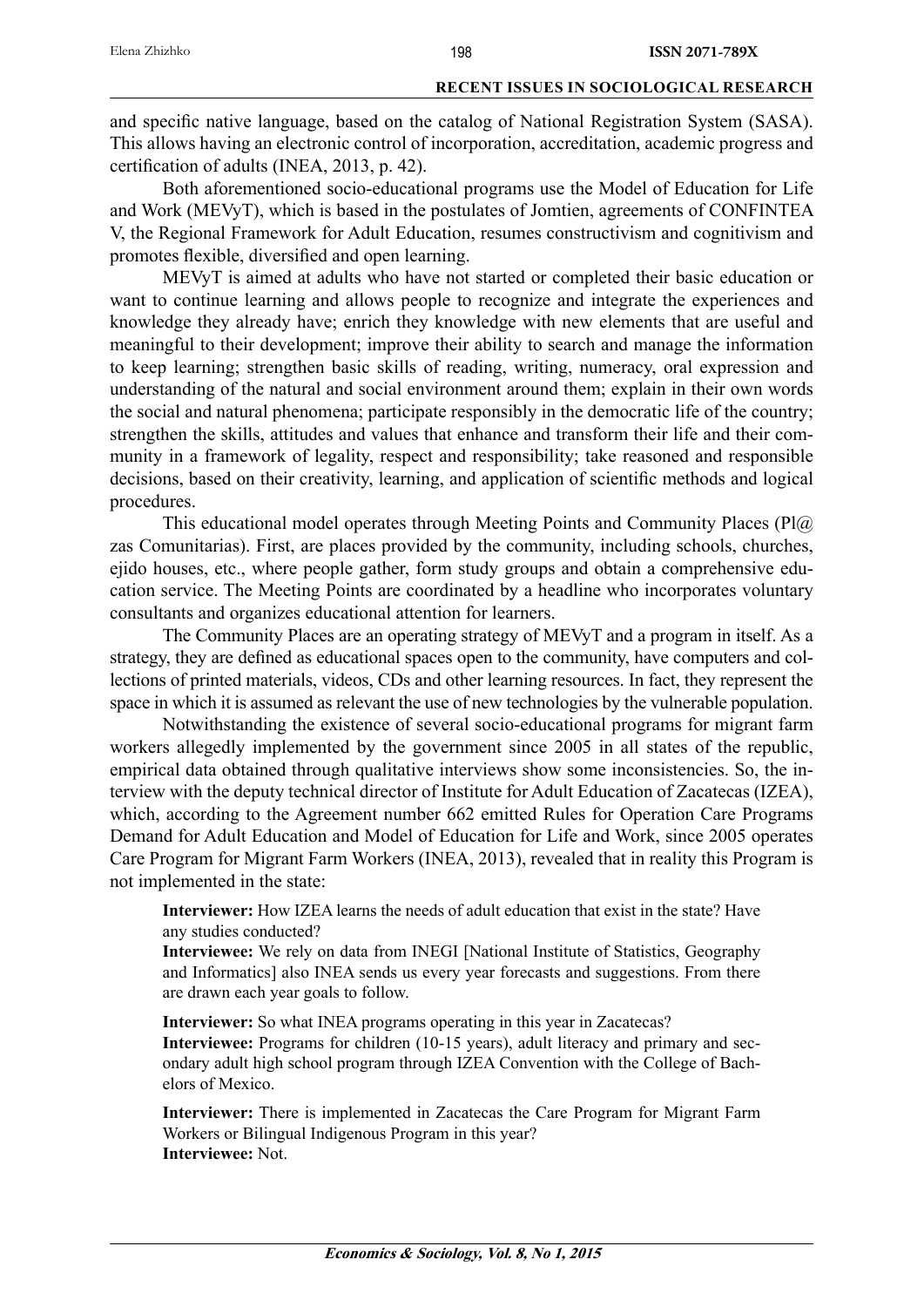**Interviewer:** In some of these programs that you mentioned, have participated migrant farm workers?

**Interviewee:** We don´t have this information, we usually have statistics by age, municipalities, etc., but not for vulnerable groups. If it´s necessary, we can make this study, we can also study their needs; and if required, we will request that implement the Care Program for Migrant Farm Workers<sup>8</sup>.

So the first approach to the problem of education of migrant farm workers in the state of Zacatecas, showed that they are not attended by the Care Program for Migrant Farm Workers operated by the National Institute of Adult Education, is not implemented by the Institute for Adult Education of Zacatecas.

Furthermore, although the educational authorities of Mexico have made an attempt to develop special education programs for migrant farm workers, however, they have not taken into account all cultural characteristics of this group of marginalized, have not been addressed to national experts who master this topic. This is confirmed by data obtained through interview with the expert in Indigenous studies of the Autonomous University of Zacatecas.

**Interviewer:** In your opinion, for representatives from the Nahuatl culture, once embedded in the national education system, must be applied the same teaching methods as for other students?

**Interviewee:** In short, no. These people need pedagogical methods very different from "regular" education.

**Interviewer:** Do you know the Care Program for Migrant Farm Workers or Bilingual Indigenous Program operated by the National Institute of Adult Education through the Institute for Adult Education of Zacatecas?

**Interviewee:** I've heard, but do not know thoroughly.

**Interviewer:** You have participated in the development of these programs? Were you invited as an expert in indigenous studies to assess the development of these programs? Interviewee: No<sup>9</sup>.

Finally, the workers themselves don´t see the sense in the study, either for them or for their children. They claim that labor is the main thing: "For us, the first is the job and after the study [...]. When we come to work, our children are with us and help us, they don´t go to school. [...] We don't have time for this [study], we have to work" <sup>10</sup>. It can be assumed in this case that it´s requiring the development of a system of incentives by the socio-educational programs to attract laborers to conclude basic education.

# **Conclusions and research perspectives**

Summarizing, it can be stated that the socio-educational programs for migrant farm workers in Mexico are components of both: education system, as well as social development. After unsuccessful attempts to reduce poverty through compensatory programs in the seventies, eighties and nineties of the twentieth century, social policy sought in the early twenty-first century to create conditions for the population through education incorporated in successful labor markets, and begin to trigger virtuous circles for more training, higher incomes and poverty alleviation.

<sup>&</sup>lt;sup>8</sup> Extracts from interview with the deputy technical director of Institute for Adult Education of Zacatecas, applied in November, 2014.

<sup>9</sup> Extracts from interview with the expert in indigenous studies, applied in February, 2015.

<sup>&</sup>lt;sup>10</sup> Extracts from interviews with indigenous wixarika and tepehuanes, applied in May, 2014.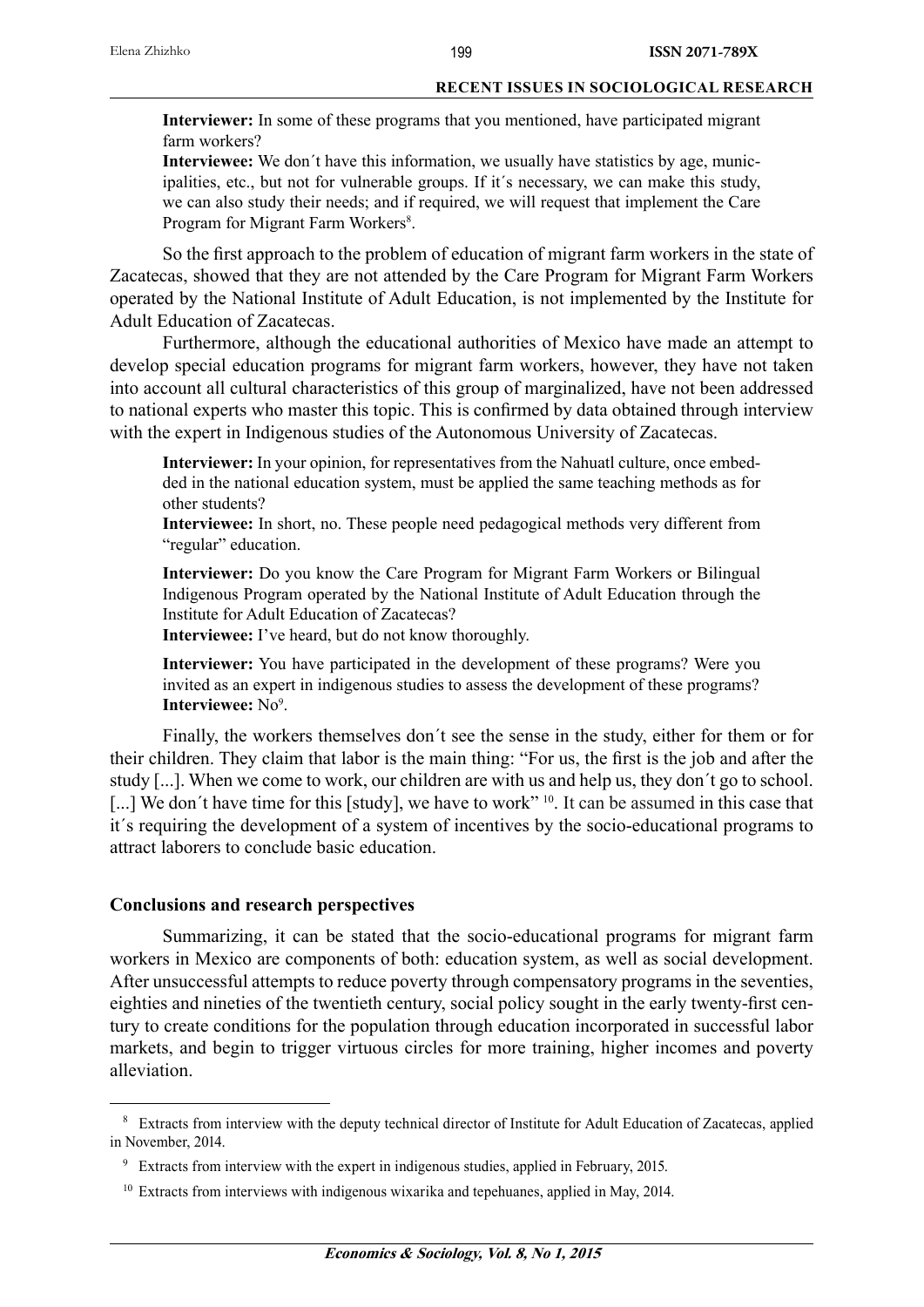In the first decade of the XXI century, Mexican government undertook the following actions for the development of socio-educational programs for migrant agricultural laborers: created the Human Development Program *Opportunities*, the subsectorial educational program *Education for Life and Work,* the National Council for Life and Work, the National Institute for Adult Education, the Care Program for Demand of Adult Education with Education Model for Life and Work, the Care Program for Migrant Farm Workers and the Bilingual Indigenous Program.

In general, the socio-educational programs for migrant farm workers in Mexico are characterized by the following aspects: decentralization; budgets and government actions at national and local levels; educational cooperation with non-governmental organizations as well as private institutions and NGOs, both domestic and foreign; influence of civil organizations and their organization in networks; diversity of educational programs; creation of training programs for educators.

The scope of the purpose of migrant farm workers´ education in Mexico is far-reaching and is represented in three major areas: encourage self-responsibility and the process of self-realization of the individual, appropriate cultural and vocational training; promote and raise the cultural, professional and social status of the marginalized population; training to enable higher levels of efficient production and increase the corresponding income to raise the standard of living and a fair distribution of goods.

However, the socio-educational programs for migrant farm workers have three negative characteristic features: it cares less for the most vulnerable population in terms of their productive insertion; farm workers with less schooling appear as an underserved group; the participation of government agencies in educational activities is shrinking. In addition, these programs don´t have full coverage in all states of Mexico, so if the person began his/her studies at the place of his/her residence, he/she can´t continue in agricultural camps. The programs are designed without taking into account specific needs of laborers, most of whom are representatives of various indigenous ethnic groups; it haven´t a system of convincing stimuli that were to spur workers to obtain basic education.

It is considered appropriate to devote future research about the socio-educational programs for migrant farm workers, to quantitative and qualitative empirical study of the actual situation in the education of this group of socio-economically marginalized.

# **Acknowledgements**

This paper was partly supported by the Project "Education of marginal groups" (UAZ-2013-36414) of the Autonomous University of Zacatecas, Mexico. Research Institutions and Researchers: Elena Zhizhko (Autonomous University of Zacatecas, Mexico), Delfina De la Cruz (The Institute for Teaching and Ethnological Research of Zacatecas, Mexico (IDIEZ)), Abelardo De la Cruz (The Institute for Teaching and Ethnological Research of Zacatecas, Mexico (IDIEZ)), Martín Beltrán Saucedo (Autonomous University of San Luis Potosí, Mexico), Larysa Balakhadze (Institute of Pedagogical Education and Adult Education of the National Academy of Pedagogical Sciences of Ukraine, Kiev, Ukraine).

# **References**

- CONEVyT (Consejo Nacional de Educación para la Vida y el Trabajo) (2005), Acuerdo por el que se modifica el diverso mediante el cual se crea el consejo nacional de educación para la vida y el trabajo// http://www.conevyt.org.mx (referred on 09/03/2014).
- Chambers, R. (2006), Vulnerability, Coping and Policy (Editorial Introduction), *IDS Bulletin,* Vol. 4, no. 7, pp. 33-40.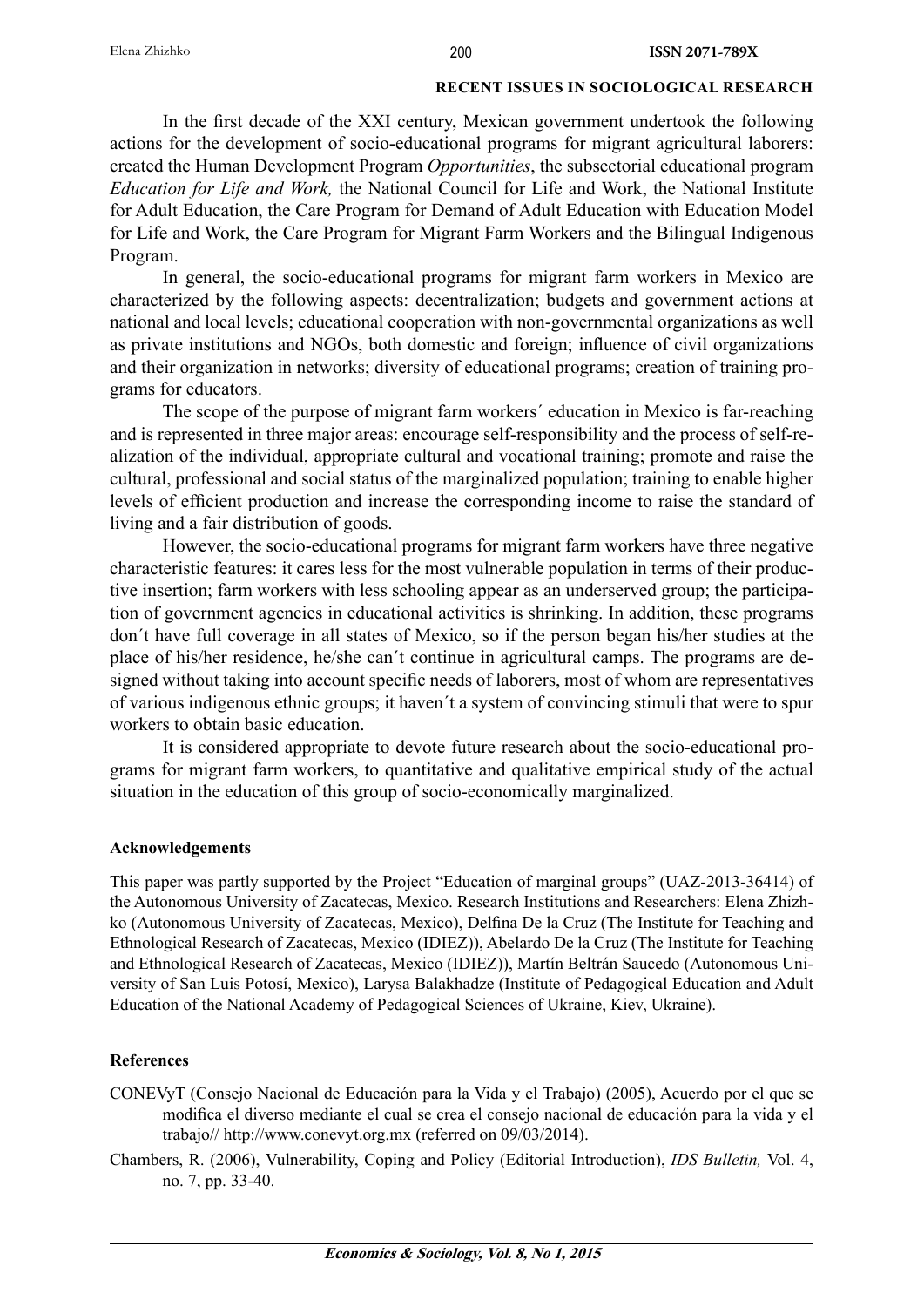- Damián, A. (2004), Panorama de la pobreza en América Latina y México, *Boltvinik, J., Damián A. (coordinadores). La pobreza en México y el mundo: realidades y desafíos*, México: Siglo XXI.
- DFID (Departamento de Desarrollo Internacional del Reino Unido) (2010), Building Peaceful States and Societies // www.gsdrc.org/docs/open/CON75.pdf (referred on 14/05/2014).
- DOF-SEGOB (2013), *Acuerdo por el que se emiten las Reglas de Operación del Programa de Atención a Jornaleros Agrícolas, para el ejercicio fi scal 2014*, México: SEGOB.
- Escudero, J., Diloretto, M. (2004), Números de la pobreza, *Revista Conciencia Social*, Año IV, no. 6, Diciembre de 2004, pp. 136-135.
- INEA (Instituto Nacional de Educación de Adultos) (2013), Acuerdo número 662 por el que se emiten las Reglas de Operación de los Programas de Atención a la Demanda de Educación para Adultos (INEA) y Modelo de Educación para la Vida y el Trabajo (INEA) // http://www.inea. gob.mx/transparencia/pdf/marco\_normativo/Acuerdo\_662\_ROPINEA\_2013.pdf (referred on 06/07/2014).
- Paleta Pérez, G. (2012), Territorios y ruralidades: Jornaleros agrícolas en el cultivo de zarzamora en el valle de los Reyes, Michoacán, México, *Revista de Antropología Experimental*, no. 12, 2012, texto 2, pp. 17-28, Universidad de Jaén (España)/UNAM, Sede la Ciénega, Jiquilpan de Juárez, Michoacán, (México).
- PNUD (2014), Informe sobre Desarrollo Humano 2014 "Sostener el Progreso Humano: reducir vulnerabilidades y construir resiliencia", Naciones Unidas // http://www.undp.org/content/dam/undp/ library/corporate/HDR/2014HDR (referred on 06/12/2014).

Sánchez, P., Rodríguez, R. (2008), *La migración de los oaxaqueños en el siglo XX*, Oaxaca: CIIDIR-IPN.

- SEDESOL (2007), *Reglas de operación del Oportunidades 2008,* México: SEDESOL.
- SEP (Secretaría de Educación Pública) (2013), *Programa Sectorial de Educación 2013-2018*, México: SEP.

*Principales cifras del sistema educativo nacional 2012-2013,* México, SEP, 2014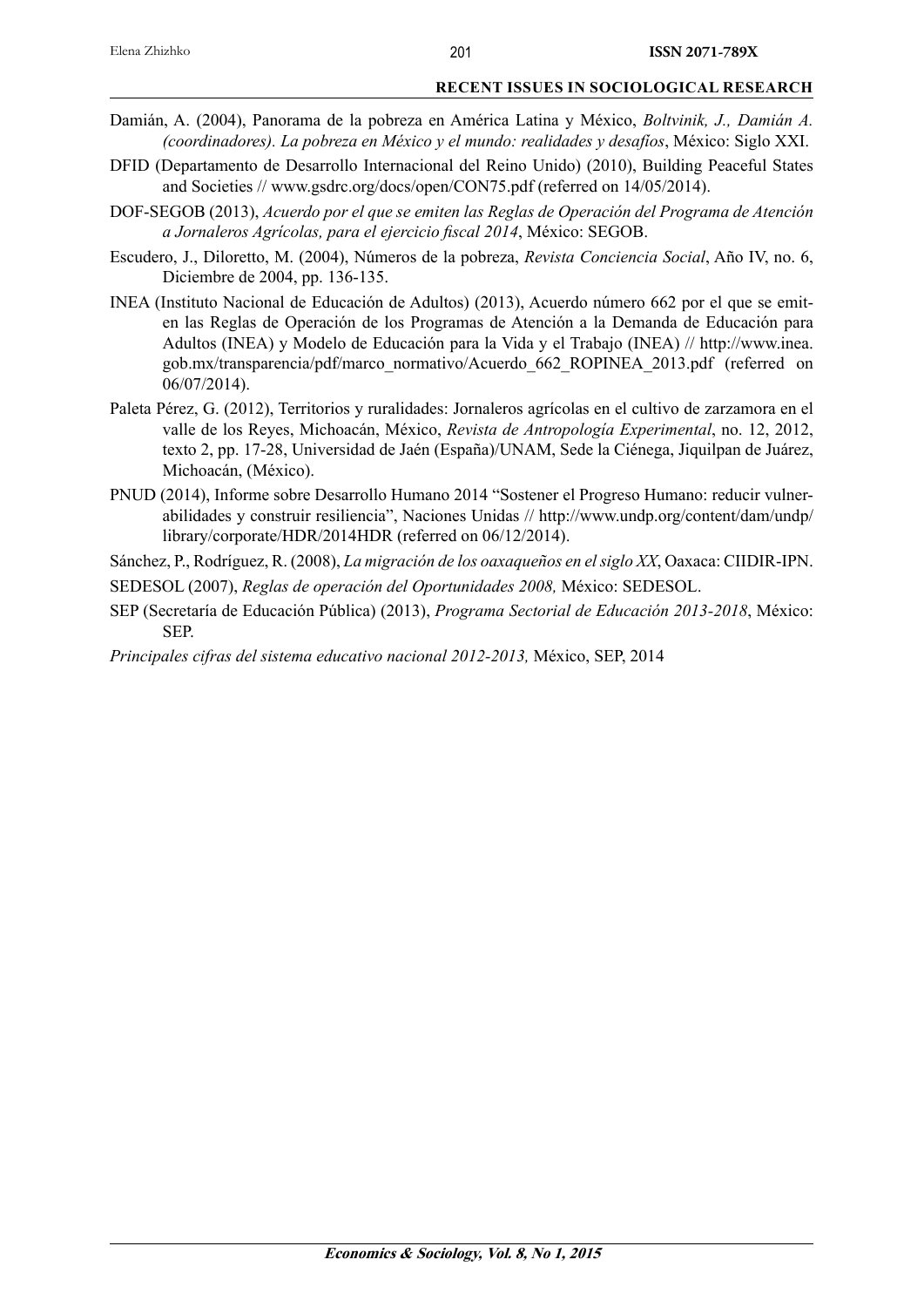### **Annexes**

### *Cuestionario para la entrevista dirigida a los jornaleros agrícolas migrantes que trabajan en el estado de Zacatecas*

### **Estimado señor(a),**

Esta entrevista se realiza con el objetivo de obtener la información acerca de la implementación del Programa de Atención a Jornaleros Agrícolas operado por el Instituto Nacional de Educación de Adultos (INEA) a través del Instituto Zacatecano de Educación para Adultos, a fin de desentrañar la realidad existente respecto a este tema, a través del análisis, jerarquización, tamizado de la información recogida y, posteriormente, una evaluación de la misma; forjar planteamientos soportadas en las teorías y un dialogo interpretativo en torno a la problemática de la *investigación "*Programas socioeducativos para los jornaleros agrícolas migrantes en México*".* Sus respuestas serán de gran utilidad para el desarrollo de este trabajo. Le agradezco de antemano su colaboración esperando que sus respuestas sean lo más claras, honestas y extensas con el fin de que los resultados de la investigación se presenten con la mejor calidad posible.

Atentamente,

Dra. Elena Anatolievna Zhizhko, Responsables de la investigación *"*Programas socioeducativos para los jornaleros agrícolas migrantes en México*",* docente investigadora de la Maestría en Investigaciones Humanísticas y Educativas de la Unidad de Docencia Superior, Universidad Autónoma de Zacatecas.

**Instrucciones:** Al responder cada pregunta, piense en su propia experiencia y responda cada pregunta abierta- y ampliamente. Recuerde, no hay respuestas correctas ni incorrectas y la información proporcionada será confidencial y utilizada estrictamente para fines académicos. ¡Gracias de antemano!

De dónde viene Usted? De qué estado, municipio, comunidad es Usted? A cuál grupo étnico pertenece (wixarika, tlapaneco, tepehuano, mixteco, etc.)? Cuál es su idioma materno? Habla Usted español? Dónde lo aprendió? Qué edad tiene? Tiene familia, hijos? Cuántos? Sabe leer y escribir en español? Terminó la escuela primaria? Y la secundaria? Sabe algún oficio (carpintería, albañearía, etc.)? En qué trabaja en su comunidad? Trabaja Usted en el campo en otros estados del país? En cuáles? Desde cuándo? Cuándo se va a trabajar a otros estados y cuándo regresa a su comunidad? Cuando va a buscar el trabajo en otros estados, lleva con Usted a toda su familia? Cuándo fue la última vez que estuvo en Zacatecas trabajando en el campo? Cómo llegó a Zacatecas? Quién le ayudó? Cómo encontró este trabajo? Cuando llegó a Zacatecas, qué hizo? con quién se dirigió? Ahí donde trabajó, le dieron casa/albergue para Usted y su familia? Cuántas personas trabajaban con Usted en este campo agrícola? De qué hora a qué hora tenía que trabajar? Cuánto le pagaban? En qué emplea Usted el dinero ganado fuera? Vive su familia mejor que otros integrantes de su comunidad que no salen a trabajar fuera? Sus hijos, iban a la escuela en los campos agrícolas? En qué idioma les daban clases? Ha participado Usted en algún programa socioeducativo del Instituto Nacional de Educación de Adultos

(alfabetización, primaria/secundaria para adultos, indígenas bilingües, etc.)?

Alguno de sus compañeros/as del campo agrícola zacatecano, ha participado en algún programa socioeducativo del Instituto Nacional de Educación de Adultos (alfabetización, primaria/secundaria para adultos, indígenas bilingües, etc.)?

Conoce Usted el Programa de Atención a Jornaleros Agrícolas operado por el Instituto Nacional de Educación de Adultos (INEA) a través del Instituto Zacatecano de Educación para Adultos? Ha participado en él?

Alguno de sus compañeros/as del campo agrícola zacatecano, ha participado en el Programa de Atención a Jornaleros Agrícolas de INEA?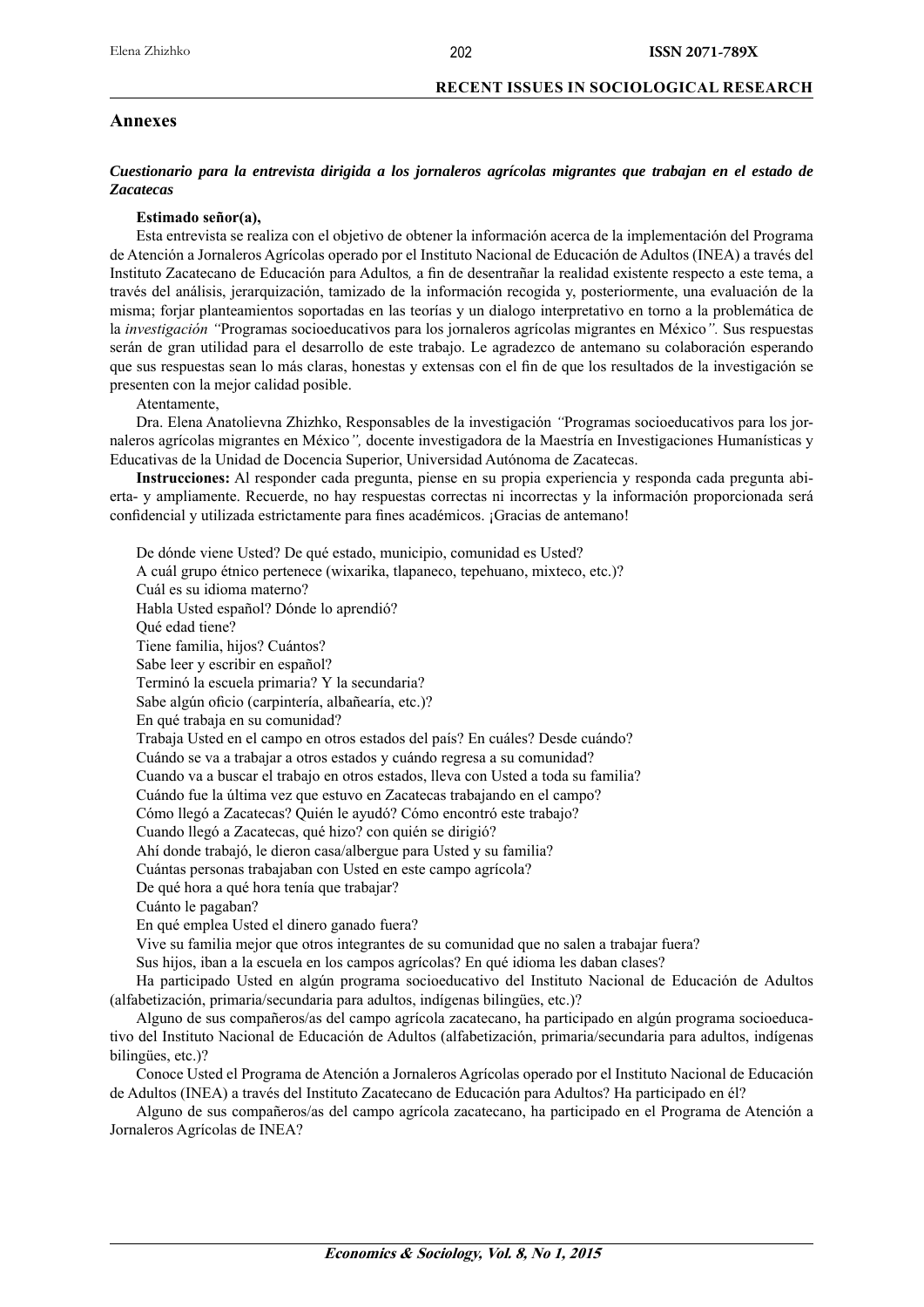### 203

### **RECENT ISSUES IN SOCIOLOGICAL RESEARCH**

# *Cuestionario para la entrevista dirigida a los investigadores del Instituto de Docencia e Investigación Etnológica de Zacatecas (IDIEZ)*

### **Estimado investigador(a),**

Esta entrevista se realiza con el objetivo de obtener la información acerca de la implementación del Programa de Atención a Jornaleros Agrícolas operado por el Instituto Nacional de Educación de Adultos (INEA) a través del Instituto Zacatecano de Educación para Adultos, a fin de desentrañar la realidad existente respecto a este tema, a través del análisis, jerarquización, tamizado de la información recogida y, posteriormente, una evaluación de la misma; forjar planteamientos soportadas en las teorías y un dialogo interpretativo en torno a la problemática de la investigación "Programas socioeducativos para los jornaleros agrícolas migrantes en México". Sus respuestas serán de gran utilidad para el desarrollo de este trabajo. Le agradezco de antemano su colaboración esperando que sus respuestas sean lo más claras, honestas y extensas con el fin de que los resultados de la investigación se presenten con la mejor calidad posible.

### Atentamente,

Dra. Elena Anatolievna Zhizhko, Responsables de la investigación "Programas socioeducativos para los jornaleros agrícolas migrantes en México", docente investigadora de la Maestría en Investigaciones Humanísticas y Educativas de la Unidad de Docencia Superior, Universidad Autónoma de Zacatecas.

**Instrucciones:** Al responder cada pregunta, piense en su propia experiencia y responda cada pregunta abierta- y ampliamente. Recuerde, no hay respuestas correctas ni incorrectas y la información proporcionada será confidencial y utilizada estrictamente para fines académicos. ¡Gracias de antemano!

Qué formación profesional tiene Usted (licenciatura en…)?

Desde cuándo estudia en la Maestría en Investigaciones Humanísticas y Educativas de la UAZ?

Cuál es el tema de su investigación que está llevando a cabo en la Maestría en Investigaciones Humanísticas y Educativas de la UAZ?

A cuál grupo étnico pertenece Usted? De qué parte de México es Usted?

Su lengua materna es náhuatl? Dónde aprendió el español?

Ha colaborado Usted con algún organismo gubernamental en cuestiones de la problemática indígena? Con cuál/es?

En qué consistía su colaboración?

Tuvo algún apoyo económico por su colaboración?

En la comunidad de donde procede Usted, hay personas que se emplean como jornaleros agrícolas en otros estados del país?

En su mayoría, estas personas tienen educación elemental (primaria), saben leer y escribir en español?

A qué se dedican estas personas en sus comunidades?

Cómo se trasladan a otros estados? Quién les ayuda?

Normalmente, viajan solos o con toda la familia?

Cuánto tiempo duran en estos trabajos de campo?

Cuando salen a trabajar fuera, ganan mucho más que en su comunidad? En qué emplean el dinero ganado fuera?

Viven mejor que otros integrantes de la comunidad que no salen a trabajar fuera?

Dónde viven cuando van a trabajar fuera?

Los hijos de los jornaleros agrícolas, van a la escuela? En qué idioma les dan clases?

Los jornaleros agrícolas adultos, participan en algún programa socioeducativo del Instituto Nacional de Educación de Adultos (alfabetización, primaria/secundaria para adultos, indígenas bilingües, etc.)?

Conoce Usted el Programa de Atención a Jornaleros Agrícolas operado por el Instituto Nacional de Educación de Adultos (INEA) a través del Instituto Zacatecano de Educación para Adultos?

### *Cuestionario para la entrevista dirigida al experto en estudios indígenas*

### **Estimado investigador(a),**

Esta entrevista se realiza con el objetivo de obtener la información acerca *de* la implementación del Programa de Atención a Jornaleros Agrícolas operado por el Instituto Nacional de Educación de Adultos (INEA) a través del Instituto Zacatecano de Educación para Adultos, a fin de desentrañar la realidad existente respecto a este tema, a través del análisis, jerarquización, tamizado de la información recogida y, posteriormente, una evaluación de la misma; forjar planteamientos soportadas en las teorías y un dialogo interpretativo en torno a la problemática de la investigación *"*Programas socioeducativos para los jornaleros agrícolas migrantes en México*".* Sus respuestas